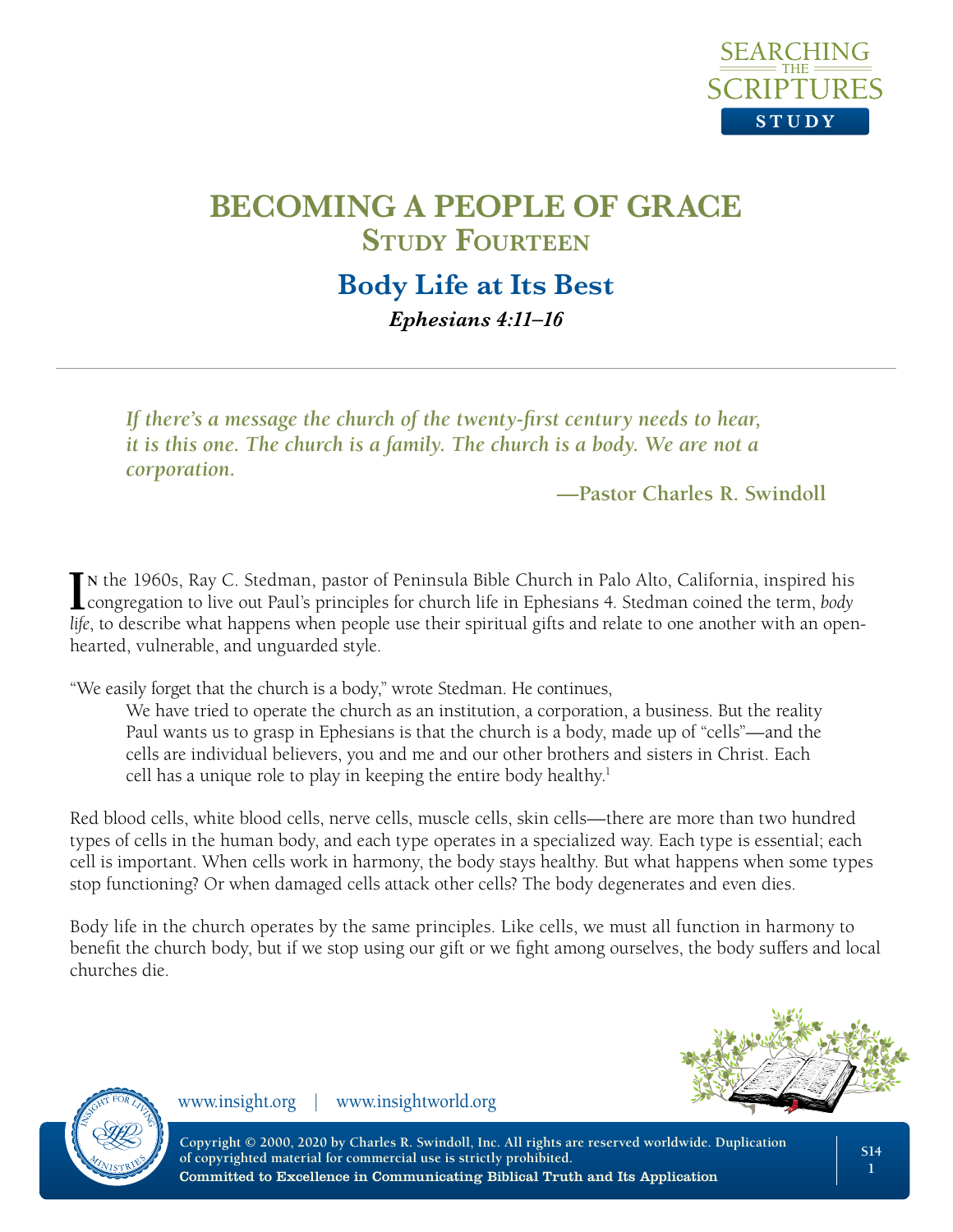**Body Life at Its Best** *Ephesians 4:11–16*



Because so much was at stake, Paul begged his readers to "lead a life worthy of your calling" (Ephesians 4:1), to be humble, gentle, patient, tolerant, and loving toward each other. From the depths of his heart, Paul pleaded,

*Make every effort to keep yourselves united in the Spirit, binding yourselves together with peace.* (4:3)

At our salvation, Christ outfitted us with the necessary tools—at least one spiritual gift for each believer to achieve His vision for the church. Each church possesses the potential for unity and peace when every member exercises his or her gift. But it's up to church *leaders* to unlock this treasure. The unity-throughdiversity dream won't happen without the leaders of the church taking specific steps to urge church members toward unity. Thankfully, Paul outlines these steps in Ephesians 4:11–16, and in this study, we'll discover what they are!



## **PREPARE YOUR HEART**

Whether or not you are a church leader, you fill an influential role in someone else's life. You can implement the principles in this passage in your personal sphere of influence. Ask the Lord to open your eyes to ways you can apply what His Word is teaching you.

Also, although Paul was speaking to leaders, church members need to hear what he has to say. The purpose of this passage is to inspire leaders to equip you so that you will mature in Christ. Ask the Lord to help you be receptive to the influence of your church leaders and responsive to the Lord's unique calling for you.



## **TURN TO THE SCRIPTURES**

The apostles and prophets in Paul's day pioneered the Christian movement, codified God's Word in the Scriptures, and established the doctrines of the faith. Their work is the foundation on which evangelists and pastor/teachers built local churches, then and now. Paul listed these four vital leadership roles as "gifts Christ gave to the church: the apostles, the prophets, the evangelists, and the pastors and teachers" (Ephesians 4:11).

What was the primary responsibility of these church leaders? What were their core purposes? And what was the ultimate outcome? Read *[Ephesians 4:12–16](https://www.biblegateway.com/passage/?search=eph+4%3A12-16&version=NLT)*, and we will set out to answer these questions.

*Body life in a church is at its best when it reflects an openhearted, vulnerable, unguarded style where the leadership doesn't remind people of who's in charge, where image is never at stake, and where the body really does function as such.* **—Chuck Swindoll**

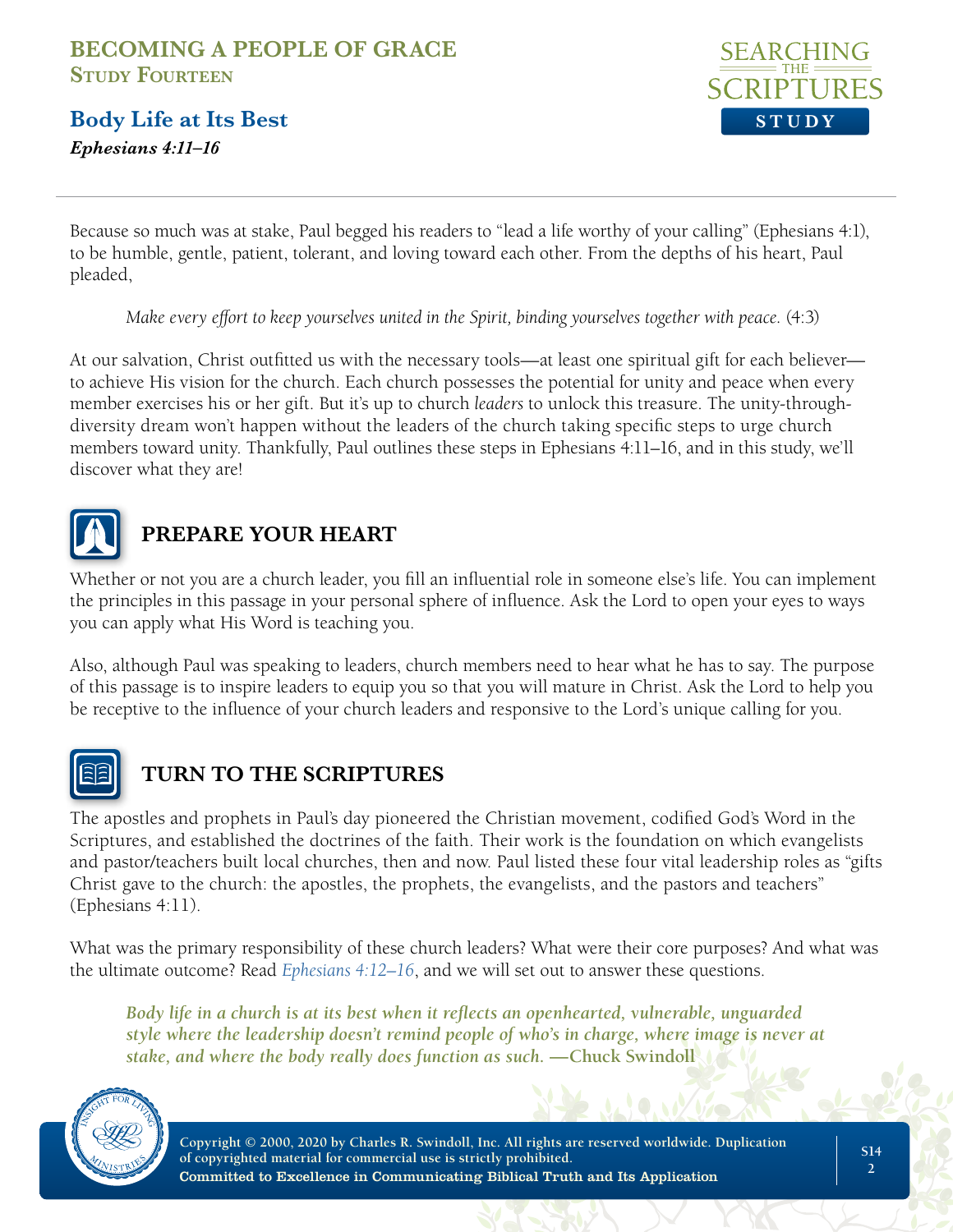**Body Life at Its Best** *Ephesians 4:11–16*



### **Observation: Responsibility, Purpose, Outcomes**

First, let's observe Paul's immediate reason for addressing church leaders: to spell out their primary responsibility.

#### **The Leaders' Responsibility—Ephesians 4:12**

God gave specific gifts to leaders to fulfill an essential task so the church could experience body life. Read Ephesians 4:12, and in the space below, write down what church leaders are supposed to do and what God's people are to do as a result.

*Their responsibility is to equip God's people to do his work and build up the church, the body of Christ.* (Ephesians 4:12)

Does this verse surprise you? So often, we view our leaders as church employees. We think *they* are the ones to do God's work and build up the church—which we assume is to increase attendance and erect buildings. But that's "corporate" thinking and it's wrong!

Do Paul's instructions change your thinking about what your church leaders should do and your role in the ministry? If so, in what ways?

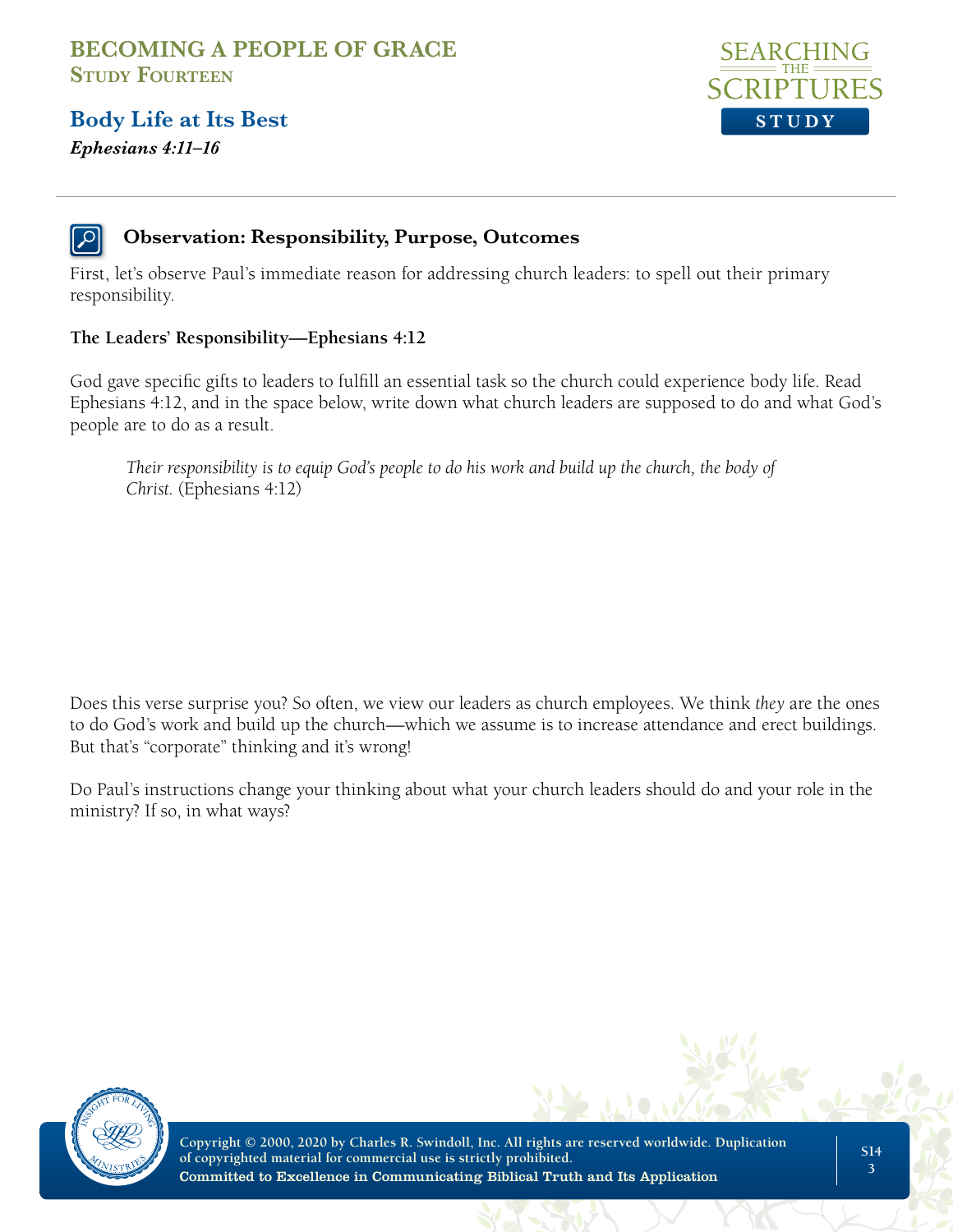**Body Life at Its Best** *Ephesians 4:11–16*



*The purpose of the church staff isn't to do the work of ministry; it's to train others to do the work of ministry. It's an eye-opening thought, isn't it? We are not to be a group of spectators watching a few people do the work of ministry. We participate. It's like the cells working together. And when they work together, the church is healthy. It's remarkable!*  **—Chuck Swindoll**

#### **Four Core Purposes—Ephesians 4:13–15**

The surest signs of a healthy church are God's people doing ministry and building up each other. But what does "healthy" mean, exactly? What is the purpose of all this equipping, doing, and building up in the church? Paul listed four core purposes, and the first two are in *[Ephesians 4:13](https://www.biblegateway.com/passage/?search=eph%204%3A13&version=NLT)*. What purposes do you observe in this verse?

What is the next purpose in *[4:14](https://www.biblegateway.com/passage/?search=eph+4%3A14&version=NLT)*?

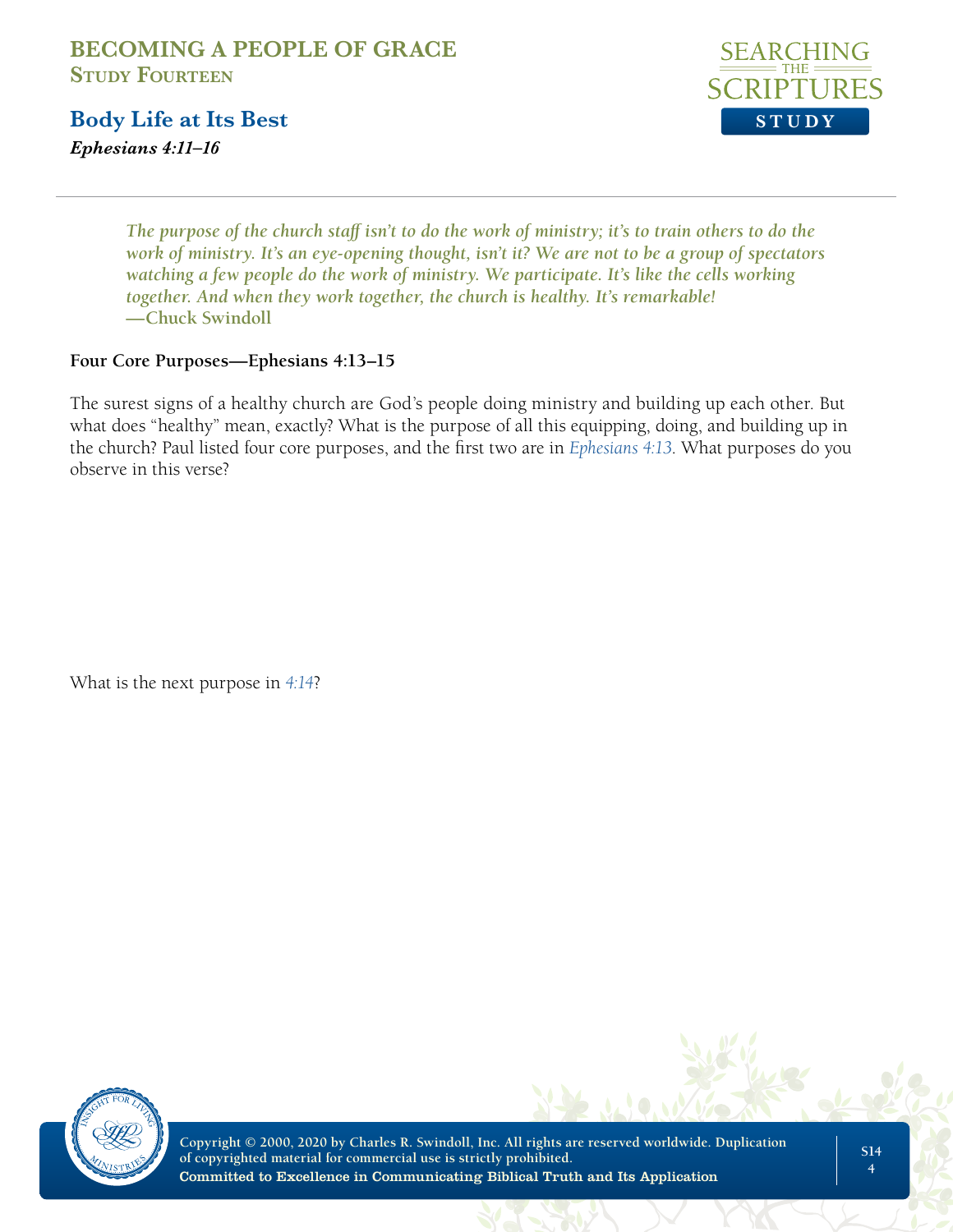**Body Life at Its Best** *Ephesians 4:11–16*



And what is another purpose in *[Ephesians 4:15](https://www.biblegateway.com/passage/?search=eph+4%3A15&version=NLT)*?

A healthy body is one in which believers exhibit unity, maturity, stability, and truth balanced with love. None of these signs of health are possible, however, without the body's connection to its Head. Read *[4:13–15](https://www.biblegateway.com/passage/?search=eph%204%3A13-15&version=NLT)* again, and this time write down each time Paul refers to Christ. What do you think Paul was trying to communicate about the church's link to Christ?

*This is body life at its best. We grow up. We are not adults living like children. We are adults handling ourselves in an adult manner. One of the great things about being an adult is you're no longer selfish.* **—Chuck Swindoll**

#### **The Ultimate Outcome—Ephesians 4:16**

The church connection to its Head leads Paul to assert the ultimate outcome of believers using their spiritual gifts. What was Paul's point in *[Ephesians 4:16](https://www.biblegateway.com/passage/?search=eph+4%3A16&version=NLT)*?

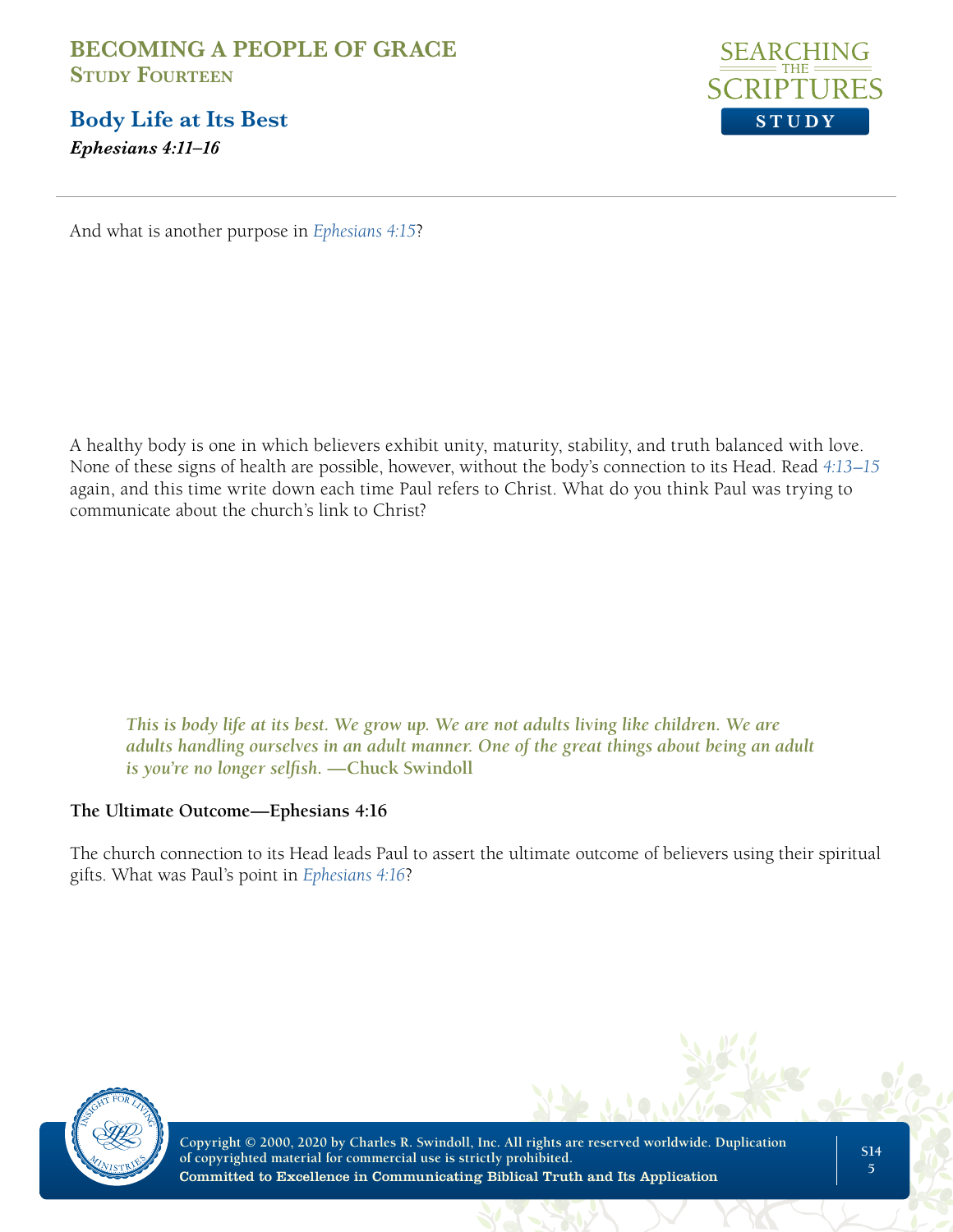**Body Life at Its Best** *Ephesians 4:11–16*



The most wonderful fruit from the tree of knowing Christ is *agape*—the love of Christ. Body life is at its ultimate when Christ's love is lived, spoken, and experienced among its members.

*When the body of Christ, the church, is at its healthiest stage, you will witness the outworking of humility (the absence of pride), gentleness (the absence of force), patience (the absence of impatience and rage and anger), tolerance (the absence of legalism and restrictive thinking), and love (the absence of ignoring others and fighting with one another).* **—Chuck Swindoll**

## **Interpretation: The Meaning of "Equip"**

A key concept for Paul is *equip*, which is the first step in a series that leads to a healthy church body. The Greek word Paul uses also appears in Matthew 4:21, referring to James and John "repairing their nets."

Reflect on this image of a fisherman repairing, mending, or completing a net as you consider Paul's statement to church leaders to "equip God's people to do his work and build up the church" (Ephesians 4:12). What insight into the meaning of Paul's command can you infer?

The reason fishermen repair their nets is to put them into action, not to put them on show. The steps are simple: prepare the nets, put them into service, catch fish! How do Paul's instructions mirror this three-step process of equipping, deploying, and yielding?

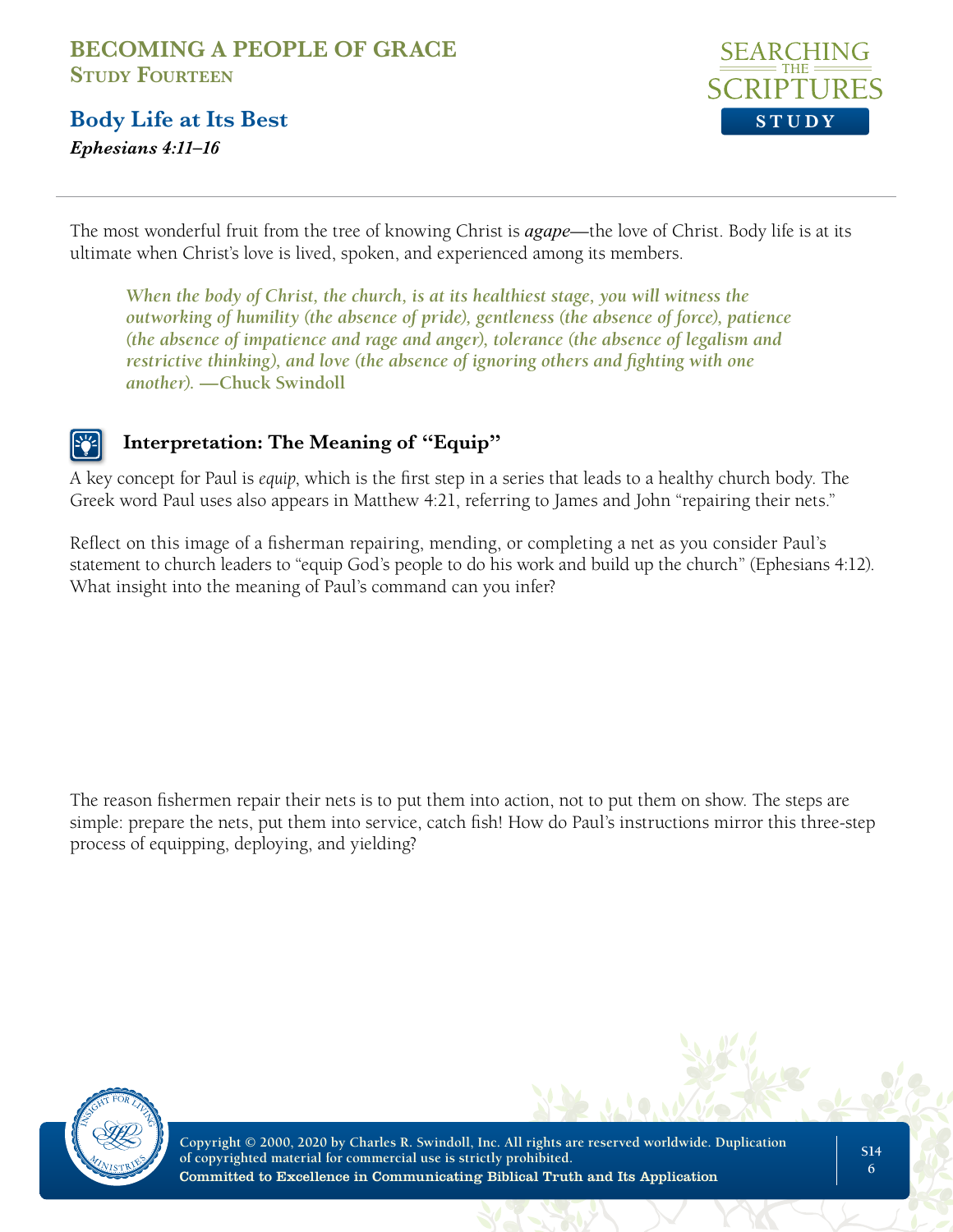**Body Life at Its Best** *Ephesians 4:11–16*



Just as fishermen mend a tear in their nets to make them stronger, church leaders see the needs in their church members, complete what's lacking, and put God's people into service using their spiritual gifts with amazing results in the church. "The whole body is healthy and growing and full of love" (Ephesians 4:16).

*The purpose of your time in the body of Christ initially, thanks to these gifts, is to be built up or equipped so that you function in ways that you otherwise would not know to function.*  **—Chuck Swindoll**

### **Correlation: The Common Good**

Paul's teaching on body life echoes throughout his writing to other churches, specifically, the church at Corinth. How do the following verses add to your understanding of what Paul taught in Ephesians 4:12–16?

*[1 Corinthians 12:4–6](https://www.biblegateway.com/passage/?search=1+cor+12%3A4-6&version=NLT)*

*[1 Corinthians 12:7](https://www.biblegateway.com/passage/?search=1+cor+12%3A7&version=NLT)*

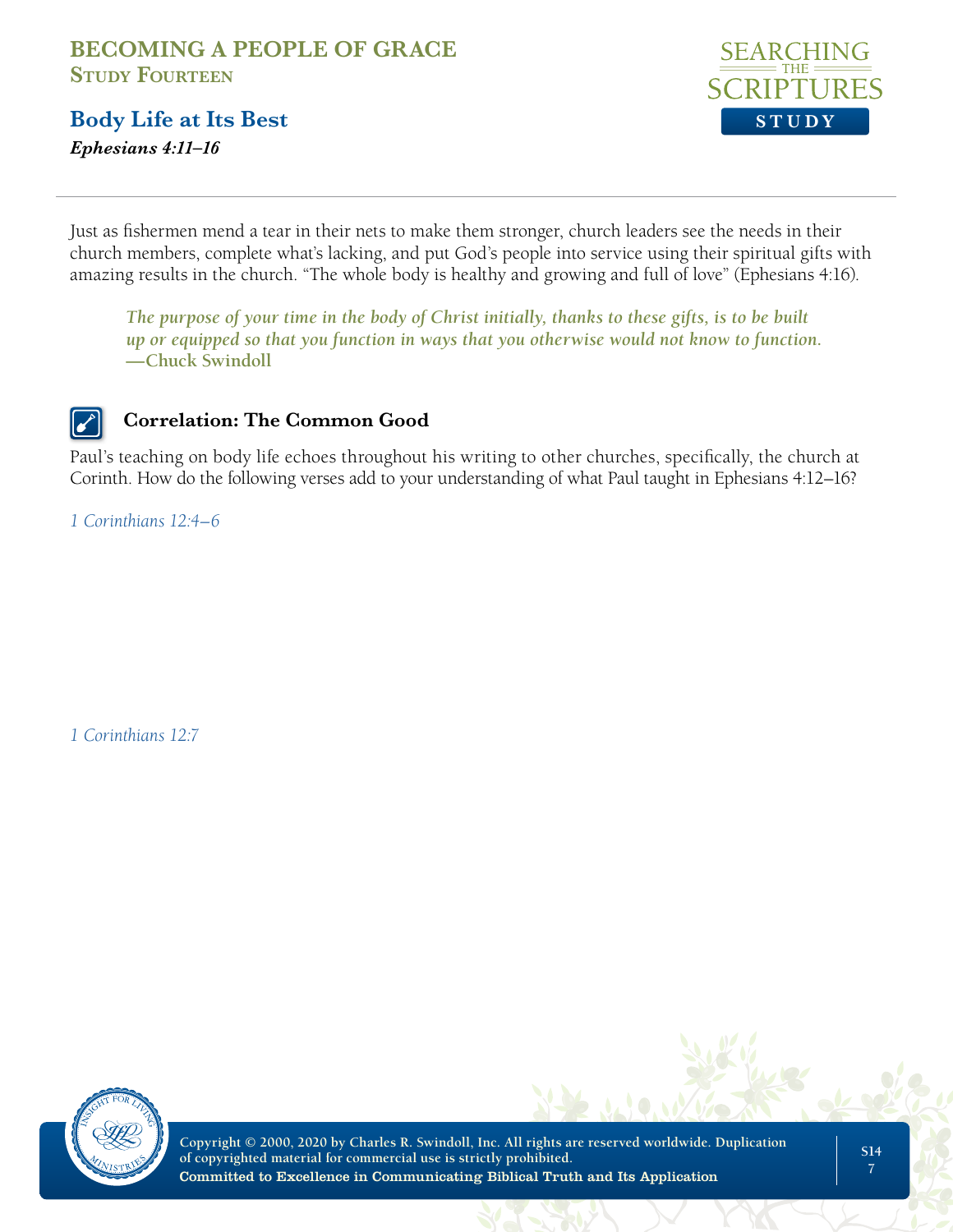**Body Life at Its Best** *Ephesians 4:11–16*



*[1 Corinthians 13:1–3](https://www.biblegateway.com/passage/?search=1+Corinthians+13%3A1-3&version=NLT)*

Body life at its best is a beautiful blend of submission to Christ as our Head, acceptance of one another's gifts, and mutual love as we support one another. Let's see how we can bring these principles to life in our world.

### **Application: Body Life in Action**

Ray Stedman's church in California put body life principles into action during special Sunday evening services in which people shared honestly about their struggles, offered practical help, prayed for one another, welcomed outsiders, and celebrated each other's gifts. The openhearted, vulnerable, and unguarded style of ministry transformed their community.

It's possible to put body life principles into action in our own sphere of influence. Can you think of ways you can improve the body life of your immediate family? How can you equip, serve, and build up those nearest you?

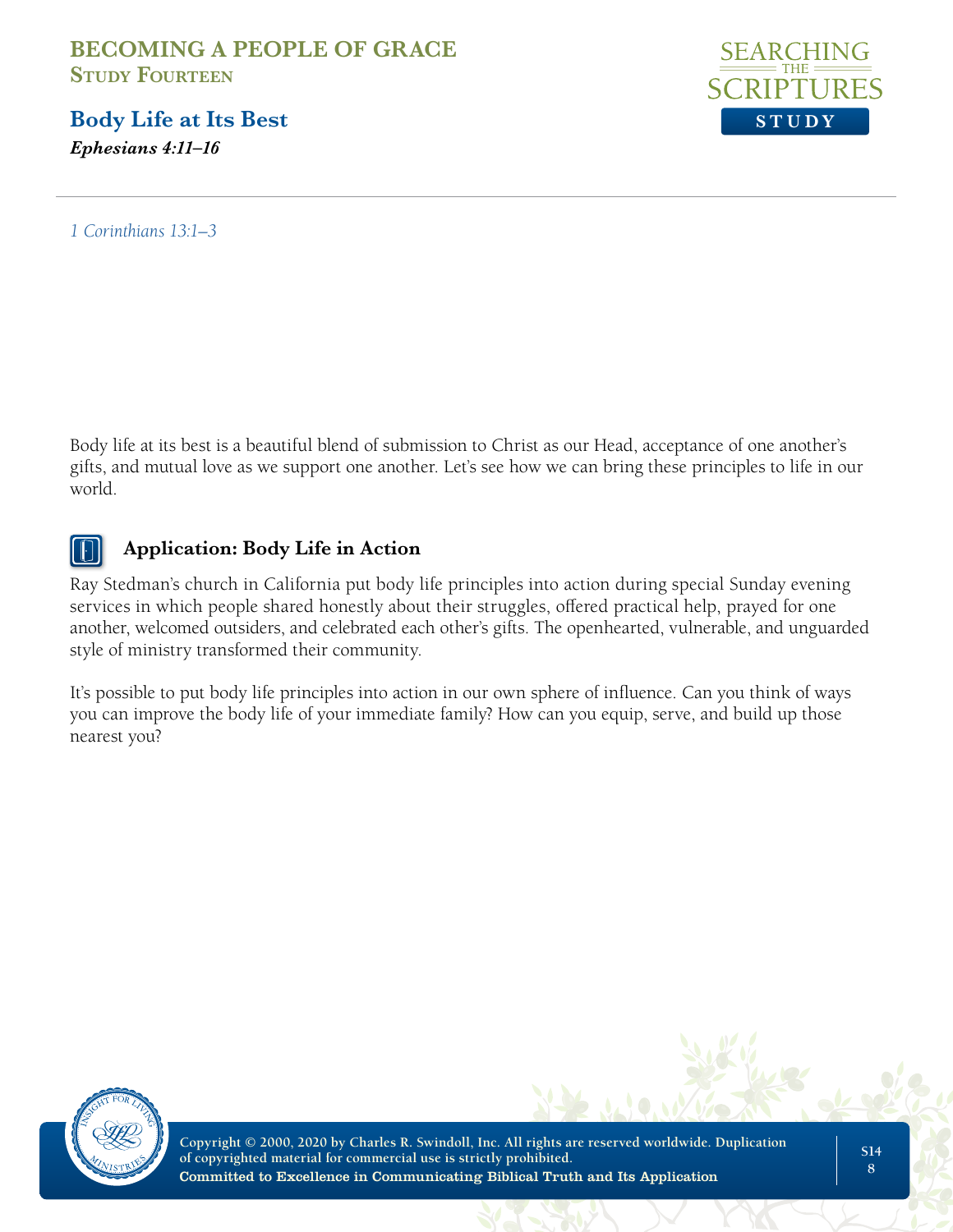**Body Life at Its Best** *Ephesians 4:11–16*



What can you do today to encourage and celebrate the spiritual gifts God gave those you love?

How can you draw others together in unity and build up one another? Maybe the answer is as simple as singing worship songs together, sharing a meaningful verse, or offering encouraging words. Bring body life home and enjoy what Paul dreamed for God's people: relationships that are healthy, growing, and full of love.



# **A FINAL PRAYER**

Father, the future feels uncertain and everything in me tries to take control of things out of my control. Grant me a *sense of quiet confidence in You. Point me to what's important, such as showing humility, gentleness, patience, and tolerance toward others who are also just as stressed out as I am. Mostly overfill me with Christ so that His love not only meets my needs but pours out to others through me. Bless me with unity, maturity, stability, and truth. Amen.*

ENDNOTE

1. Ray C. Stedman, *Our Riches in Christ: Discovering the Believer's Inheritance* (Grand Rapids: Discovery House, 1998), 188.